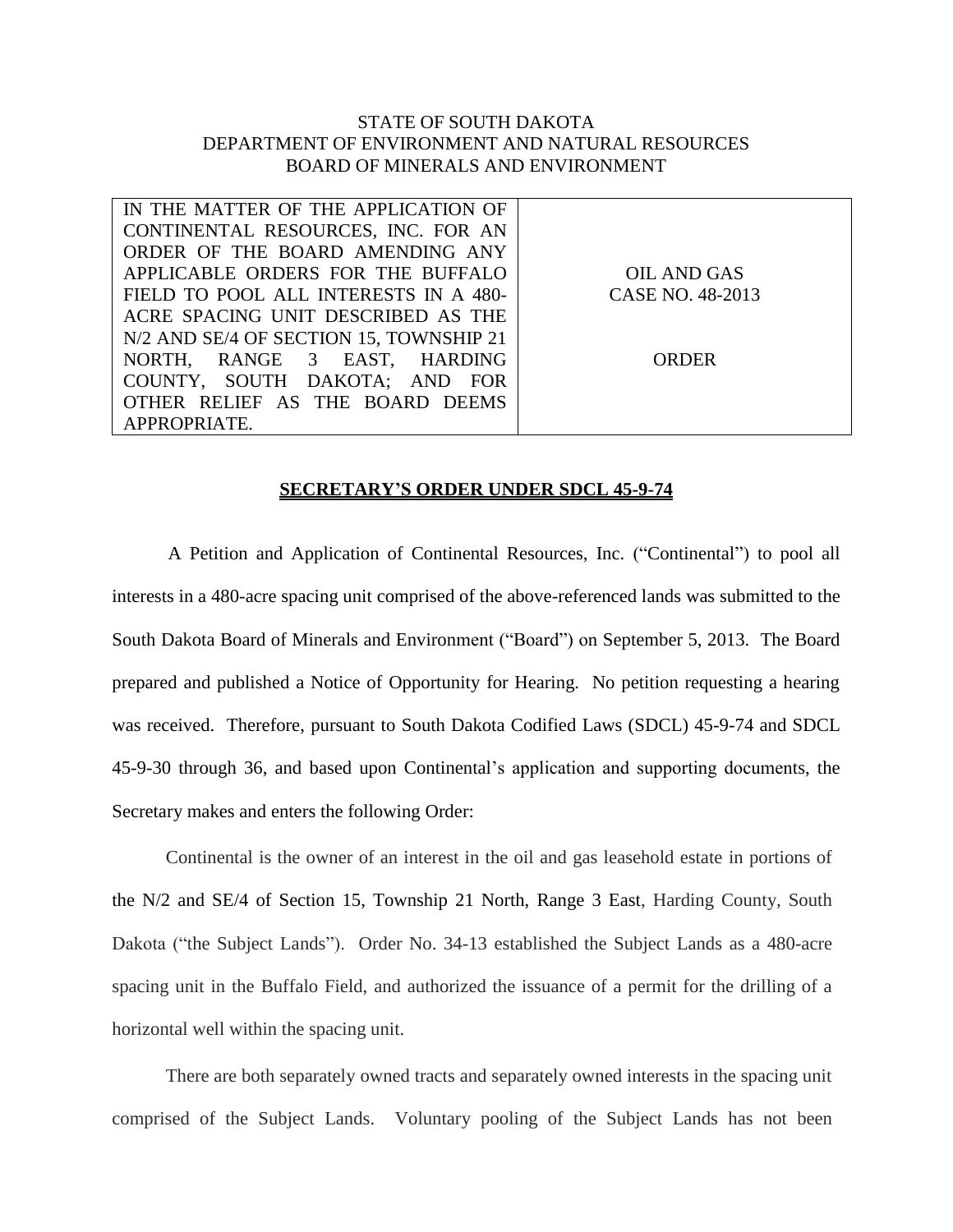accomplished.

Under the current case, Continental has requested that the Board pool all interests in the aforementioned spacing unit, and that the Board authorize Continental to drill, equip and operate the Rogers 31-15H horizontal well within said spacing unit.

In Continental's opinion, pooling the Subject Lands will increase the ultimate recovery of the pool, prevent waste, prevent the drilling of unnecessary wells and protect correlative rights.

## **IT IS THEREFORE ORDERED**

A. Pooling of all interests in the 480-acre spacing unit comprised of the N/2 and SE/4 of Section 15, Township 21 North, Range 3 East, Harding County, South Dakota, is hereby granted for the Buffalo Field. Continental is hereby authorized to drill, equip and operate the Rogers 31-15H well.

B. All expenses incurred in drilling, equipping and operating the Rogers 31-15H well on the spacing unit, plus a reasonable charge for supervision and interest, and all production from the well, shall be allocated to the various tracts within the spacing unit on the basis of the ratio of the number of acres contained in each separately owned tract to the number of acres in the spacing unit.

C. Operations incident to the drilling of a well on any portion of the spacing unit shall be deemed for all purposes the conduct of such operation upon each separately owned tract in the spacing unit, and production allocated to each tract shall, when produced, be deemed for all purposes to have been produced from each tract by a well drilled thereon.

D. Any owner of mineral interests in the spacing unit may elect to participate in the risk and cost of the drilling and operation of the Rogers 31-15H well at any time prior to completion of the well upon the basis of full participation or upon terms and conditions mutually agreeable to Continental and the mineral interest owner.

2